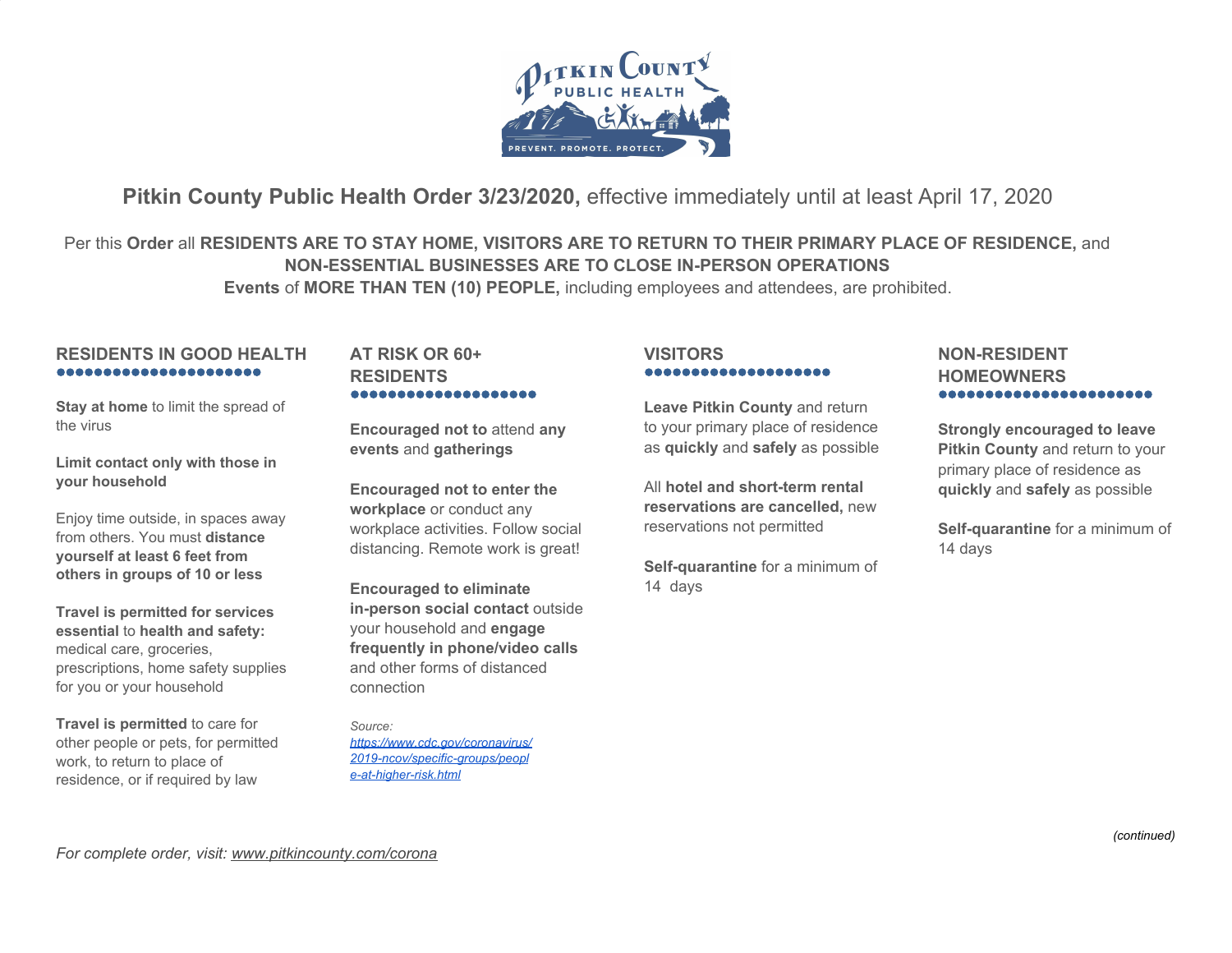

# **RETAIL BUSINESSES** ●●●●●●●●●●●●●●●●●●●●●●●●●●●●●

Only retail businesses offering essential services are **permitted to continue in-person operations**

**All retail establishments may continue** to operate by continuing **online or over-the-phone sales.** Goods ordered must be delivered by mail or by delivery to a customer's home or vehicle and outside of the retail location

**Essential retail businesses** who wish to operate on this limited premise **must also adhere** to the **10-person rule, social distancing, screening employees** for **COVID-19 daily; hand hygiene** and **sanitation** and **environmental cleaning; and limit exposure for at risk employees**

*Essential services: grocery, healthcare, essential infrastructure (utilities, internet), hardware, gas stations, services to maintain safety and sanitation in buildings, essential government services and utilities or utility service providers, see order for complete list*

# **FOOD, BEVERAGE, MARIJUANA** ●●●●●●●●●●●●●●●●●●●●●●●●●●●●●

Bars, restaurants, coffee shops, clubs, gyms, museums, and theatres **are closed,** except for takeout and delivery food service

**Service of alcohol** by the drink at bars, taverns, and restaurants **is prohibited**

Facilities **may serve alcohol on a package basis,** if otherwise permitted by law

Liquor stores are considered Essential Businesses under the order and may continue to operate while complying with the **10-person rule; social distancing, screening employees** for **COVID-19 daily; hand hygiene** and **sanitation** and **environmental cleaning; and limit exposure for at risk employees**

**Marijuana dispensaries may continue to operate** so long as otherwise in compliance with this Order and applicable state law

#### **LODGING** ●●●●●●●●●●●●●●●●●●●●●●●●●●●●●

**All short-term lodging,** including but not limited to hotels, motels, short-term rentals, short term rentals by owner, bed and breakfast establishments, lodges, campgrounds, and retreats shall **cease operations**

*Exemptions must be obtained from the Public Health Director and include emergency or quarantine purposes, or to provide lodging for essential federal, state, county or local personnel*